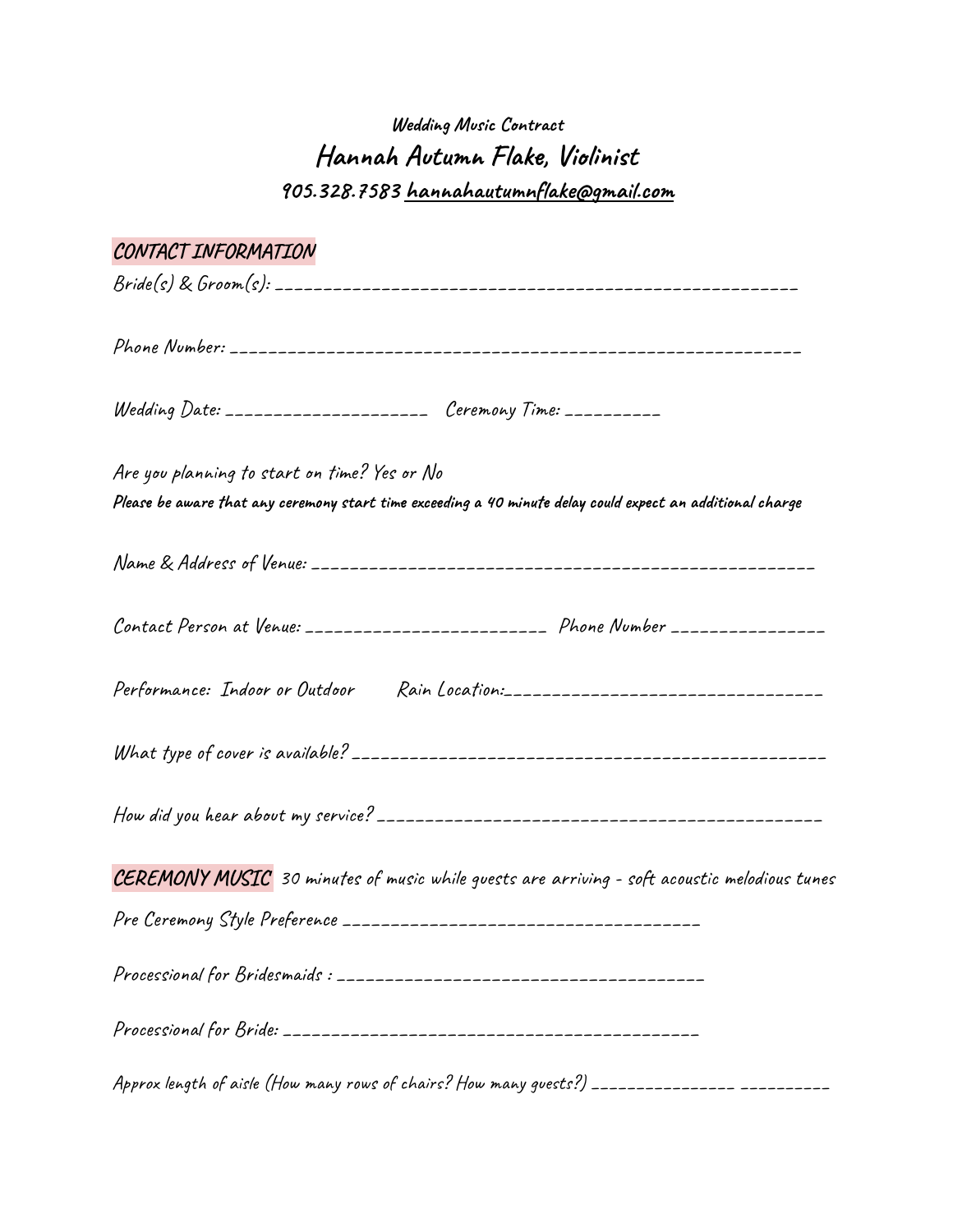Placement of Violinist (typically opposite of signing table or last row of chairs) \_\_\_\_\_\_\_\_\_\_\_\_\_\_\_

Where will the Bride be walking out from? \_\_\_\_\_\_\_\_\_\_\_\_\_\_\_\_\_\_\_\_\_\_\_\_\_\_\_\_\_\_\_\_\_\_\_\_\_\_\_\_\_\_

Bridal Party: Bridesmaids \_\_\_\_\_ Groomsmen \_\_\_\_\_\_ Flowergirl \_\_\_\_\_ Ringbearer \_\_\_\_\_\_

Postlude: Up to 15 minutes of music while guests are exiting - soft acoustic melodious tunes

Special Requests: \_\_\_\_\_\_\_\_\_\_\_\_\_\_\_\_\_\_\_\_\_\_\_\_\_\_\_\_\_\_\_\_\_\_\_\_\_\_\_\_\_\_\_\_\_\_\_\_\_\_\_\_\_\_\_\_\_\_\_\_

## **COCKTAIL HOUR OR DINNER SERVICE**

**\*If only booking cocktail hour please inquire for performance rates**

|  | Start time: ________ End Time: ___________ Location: ___________________________ |
|--|----------------------------------------------------------------------------------|
|  |                                                                                  |
|  |                                                                                  |

Travel from Ceremony to Cocktail hour or Dinner Service \_\_\_\_\_\_\_\_\_\_\_\_\_\_\_\_\_\_\_\_\_\_\_\_\_\_\_\_\_\_\_

**\*I do not charge for time in between Cocktail hour or Dinner Service unless it exceeds 1 hour of time in between \***

\*\*Travel time for venues located within the Niagara, St. Catherines, Niagara on the Lake and Hamilton regions are included in your quote  $^{\star\star}$ 

| Exceeding 100km, my travel rate is $$$ 0.40/km |  |
|------------------------------------------------|--|
|                                                |  |